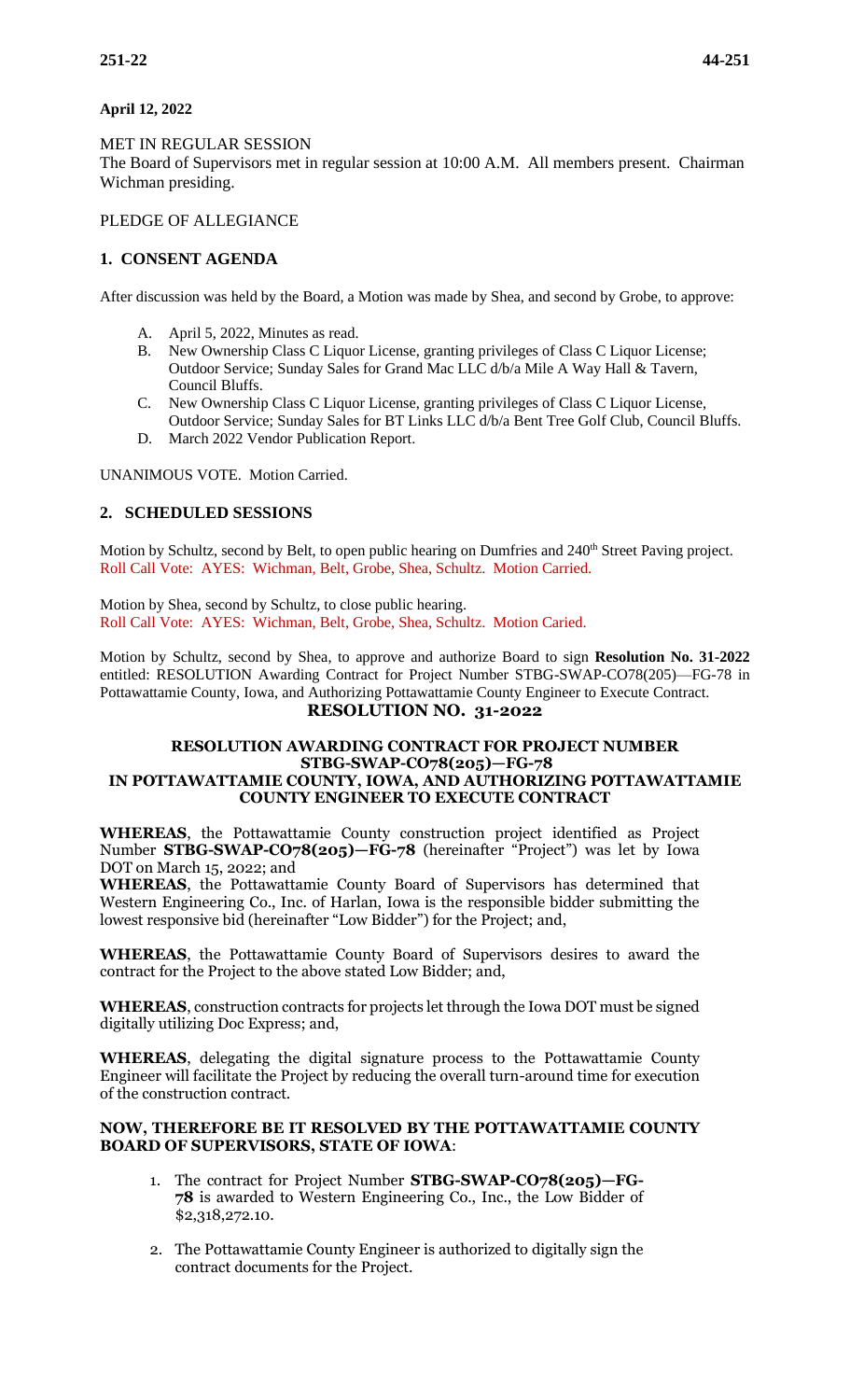|                                          |     | ROLL CALL VOTE |                |               |
|------------------------------------------|-----|----------------|----------------|---------------|
|                                          | AYE | NAY            | <b>ABSTAIN</b> | <b>ABSENT</b> |
| Tim Wichman, Chairman                    | O   | O              | O              | Ω             |
| <b>Scott Belt</b>                        | O   | O              | $\circ$        | ∩             |
| Lynn Grobe                               | O   | O              | $\circ$        | ∩             |
| Justin Schultz                           | ◯   | O              | $\circ$        | ∩             |
| <b>Brian Shea</b>                        | O   | O              | $\circ$        | ∩             |
| ATTEST:<br>Melvyn Houser, County Auditor |     |                |                |               |

### **Dated this 12 day of April, 2022.**

RECOMMENDED:

John Rasmussen, Engineer

Roll Call Vote: AYES: Wichman, Belt, Grobe, Shea, Schultz. Motion Carried.

Motion by Schultz, second by Shea, to approve funding request for the Pottawattamie Arts, Culture & Entertainment Hoff Family Arts & Culture Center in the amount of \$50k for 3-year commitment from gaming fund.

UNANIMOUS VOTE. Motion Carried.

Motion by Shea , second by Belt, to approve and authorize Chairman to sign Change Order #02 for CDBG downtown rehab Project in Carson and Macedonia. UNANIMOUS VOTE. Motion Carried.

Motion by Shea , second by Belt, to approve and authorize Chairman to sign application no. 10 for Cornerstone Commercial Contractors pay for Carson/Macedonia downtown rehab. UNANIMOUS VOTE. Motion Carried.

Motion by Shea , second by Schultz, to approve Public Comment Policy. UNANIMOUS VOTE. Motion Carried.

## **3. OTHER**

David Bayer/Chief Information Officer and Jana Lemrick/Director, Human Resources appeared before the Board to give an update on the Status of the ExecuTime Timekeeping Project. Discussion only. No action taken.

Motion by Grobe, second by Belt, to approve the following applications made to the Assessor's Office: Homestead (117 recommend allowed), Military (27 recommend allowed), Disabled Veteran Homestead (7 recommend allowed), Business Property Tax Credit (16 recommend allowed), Family Farm (7 recommend allowed).

UNANIMOUS VOTE. Motion Carried.

Leanne Gifford/Attorney and Penny Ravlin/Assessor appeared before the Board to discuss the Natural Conservation and Wildlife Areas Property Tax Exemptions pursuant to Iowa Code §427.1(22). Discussion only. No action taken.

## **4. RECEIVED/FILED**

- A. Salary Action(s):
	- 1) SWI Juvenile Detention Center Payroll Status Change for Jeannette Juarez-Alcantara.
	- 2) Secondary Roads Payroll Status Changes for Wylie McIntire.
	- 3) Sheriff Payroll Status Change for Eric Shea.
- B. Reports
	- 1) Recorder Fee Book for March 2022.